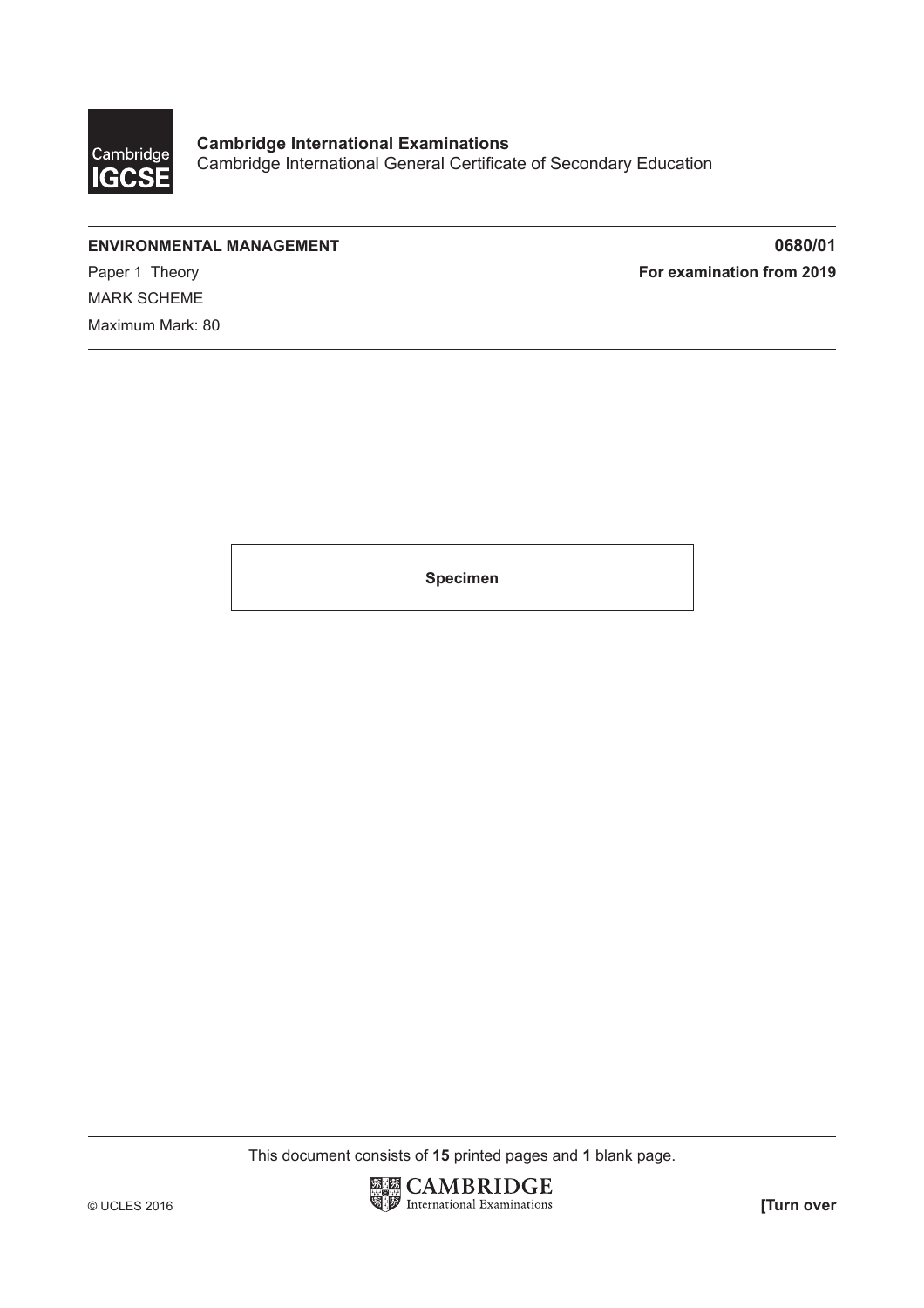Solution Marking Principles<br>
Solution Marking principles<br>
Solution Section Section Section and the mark scheme or generic level descriptors for a question. Each question paper and mark scheme will also comply with these m • marks are awarded for correct/valid answers, as defined in the mark scheme. However, credit is given for valid answers which go beyond the scope of the syllabus and mark scheme, referring to your Team Leader as appropriate • marks are awarded when candidates clearly demonstrate what they know and can do • marks are not deducted for errors• marks are not deducted for omissions• answers should only be judged on the quality of spelling, punctuation and grammar when these features are specifically assessed by the question as indicated by the mark scheme. The meaning, however, should be unambiguous. GENERIC MARKING PRINCIPLE 4:Rules must be applied consistently e.g. in situations where candidates have not followed instructions or in the application of generic level descriptors. GENERIC MARKING PRINCIPLE 5:Marks should be awarded using the full range of marks defined in the mark scheme for the question (however; the use of the full mark range may be limited according to the quality of the candidate responses seen).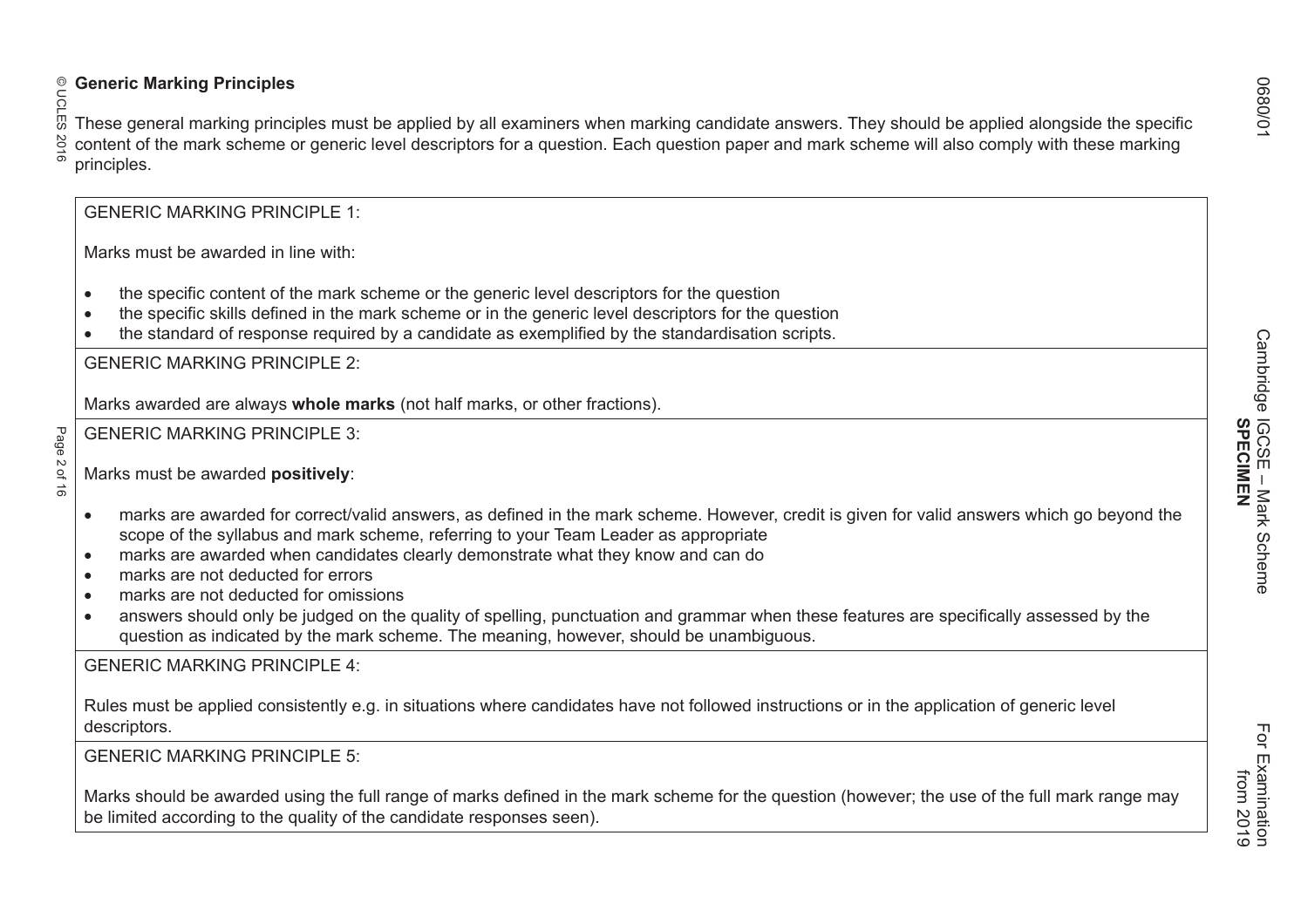GENERIC MARKING PRINCIPLE 6:

Marks awarded are based solely on the requirements as defined in the mark scheme. Marks should not be awarded with grade thresholds or grade descriptors in mind.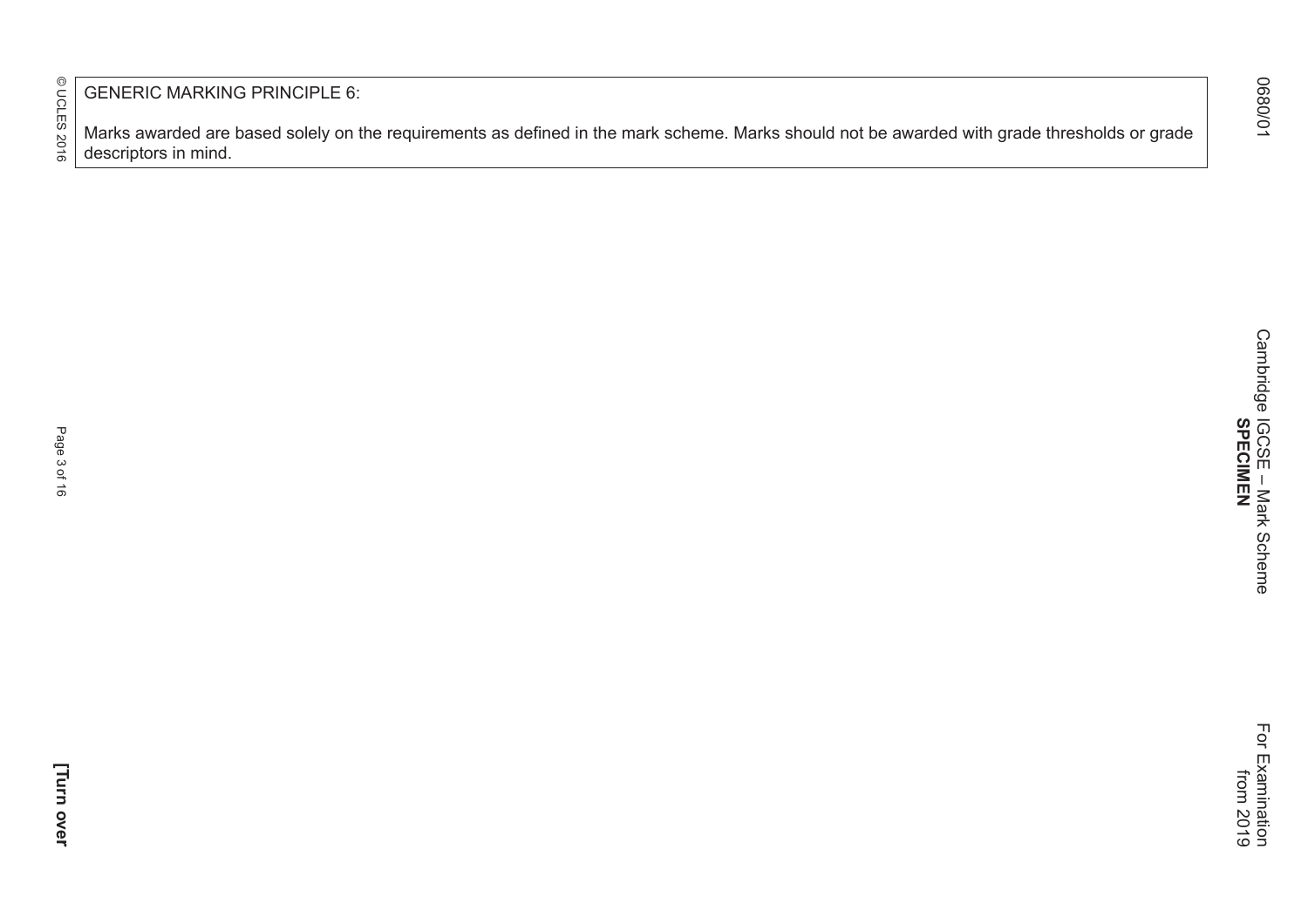|                             | $\frac{1}{\sum_{n=1}^{\infty} a_n}$ |                                                                                                                                                                     |              |
|-----------------------------|-------------------------------------|---------------------------------------------------------------------------------------------------------------------------------------------------------------------|--------------|
|                             |                                     | separates alternative responses to the question                                                                                                                     |              |
| 2016                        |                                     | separates alternative wording within the same response                                                                                                              |              |
|                             | <b>OR</b>                           | separates possible variants in a response which are mutually exclusive (award marks for one OR the other, not parts of each)                                        |              |
|                             | <b>AVP</b>                          | any valid point                                                                                                                                                     |              |
|                             | owtte                               | or words to that effect                                                                                                                                             |              |
|                             | underlined                          | underlined words must be included to gain credit for a response                                                                                                     |              |
|                             |                                     |                                                                                                                                                                     |              |
|                             | <b>Question</b>                     | <b>Answer</b>                                                                                                                                                       | <b>Marks</b> |
|                             | 1(a)                                | any three from:                                                                                                                                                     |              |
| age<br>40 <sup>†</sup><br>ಕ |                                     | when fuels burn/volcanoes erupt;<br>$SO_2/NO_x$ are released;<br>dissolve in/mix with/react with/combine with water (vapour) or rain;<br>falls as rain with low pH; |              |

| <b>Question</b> | <b>Answer</b>                                                                                                                                                                      | <b>Marks</b> |
|-----------------|------------------------------------------------------------------------------------------------------------------------------------------------------------------------------------|--------------|
| 1(a)            | any three from:                                                                                                                                                                    |              |
|                 | when fuels burn/volcanoes erupt;<br>$SO_2/NO_x$ are released;<br>dissolve in/mix with/react with/combine with water (vapour) or rain;<br>falls as rain with low pH;<br>named acid; |              |
| 1(b)            | acidification of bodies of water/reduces fish populations/damage to crops and vegetation/damage to buildings;                                                                      |              |
| 1(c)            | any two from:                                                                                                                                                                      |              |
|                 | gases can be moved long distances/atmosphere is not a barrier to gas movement;<br>gases move by winds;<br>gases produced in one country can affect other countries;                |              |

| Question | Answer                                                                                | <b>Marks</b> |
|----------|---------------------------------------------------------------------------------------|--------------|
| 2(a)     | › mining <i>/</i> quarrying;<br>/opencast/open-pit/open-cut/strip n<br>surface mining |              |

O680/01 Cambridge IGCSE – Mark Scheme For Examination Cambridge IGCSE - Mark Scheme<br>SPECIMEN **SPECIMEN**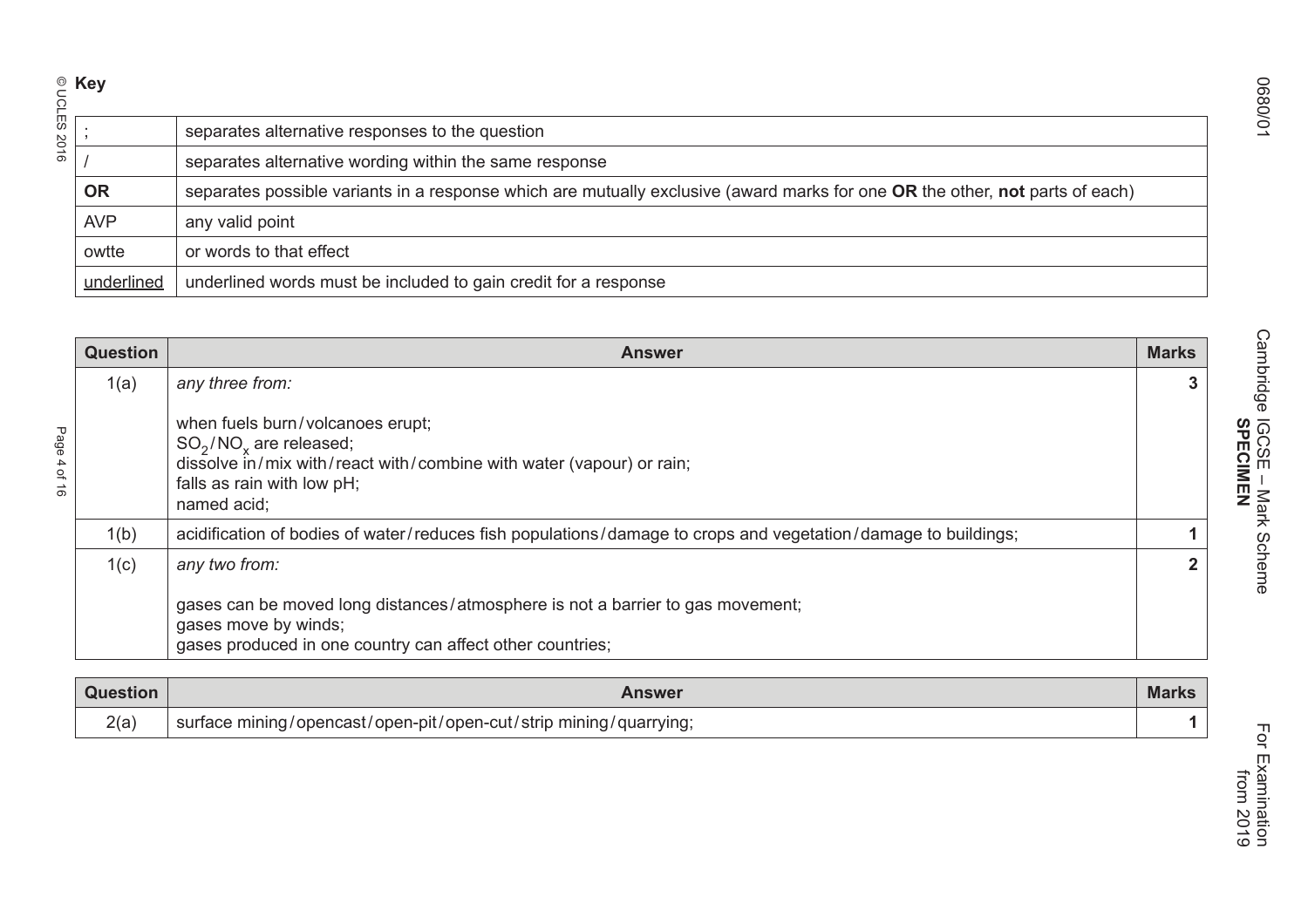|                                                             | Question | <b>Answer</b>                                                                                                                                                                                                                                                        | <b>Marks</b>   |
|-------------------------------------------------------------|----------|----------------------------------------------------------------------------------------------------------------------------------------------------------------------------------------------------------------------------------------------------------------------|----------------|
| © UCLES 2016                                                | 2(b)     | any one from:<br>positive effect:<br>employment opportunities;<br>improvements in local or national economy;<br>improvement in facilities or infrastructure;<br>any one from:<br>negative effect:<br>loss of habitat;<br>noise/water/land/air/dust/visual pollution; | $\overline{2}$ |
| Page<br><b>ຕາ</b><br>$\ensuremath{\mathsf{S}}$<br>$\vec{0}$ | 2(c)     | production of waste;<br>any two from:<br>increased efficiency of extraction;<br>increased efficiency of use;<br>increased recycling;<br>legislation;                                                                                                                 | $\mathbf{2}$   |
|                                                             | Question | <b>Answer</b>                                                                                                                                                                                                                                                        | <b>Marks</b>   |

| <b>Question</b> | <b>Answer</b>                                                                                                                                                                                                                                                                                                                                                                                                                                                                                            | <b>Marks</b> |
|-----------------|----------------------------------------------------------------------------------------------------------------------------------------------------------------------------------------------------------------------------------------------------------------------------------------------------------------------------------------------------------------------------------------------------------------------------------------------------------------------------------------------------------|--------------|
| 3(a)            | female mosquito;                                                                                                                                                                                                                                                                                                                                                                                                                                                                                         |              |
| 3(b)            | max two from either part:                                                                                                                                                                                                                                                                                                                                                                                                                                                                                | 3            |
|                 | methods of control:<br>avoid contact with the mosquito or vector/avoid getting bitten/<br>kill the mosquito or vector using insecticide/killing the parasite by use of drugs/drain standing water/cut grasses/cover<br>water/introduce fish/suitable examples e.g. use of nets, cover body/AVP;<br>avoiding spread:<br>controlling the vector/breaks the lifecycle of the parasite or Plasmodium;<br>eventually all individuals of that parasite die out or/eventually leaves a disease-free population; |              |

**SPECIMEN**

Cambridge IGCSE - Mark Scheme<br>SPECIMEN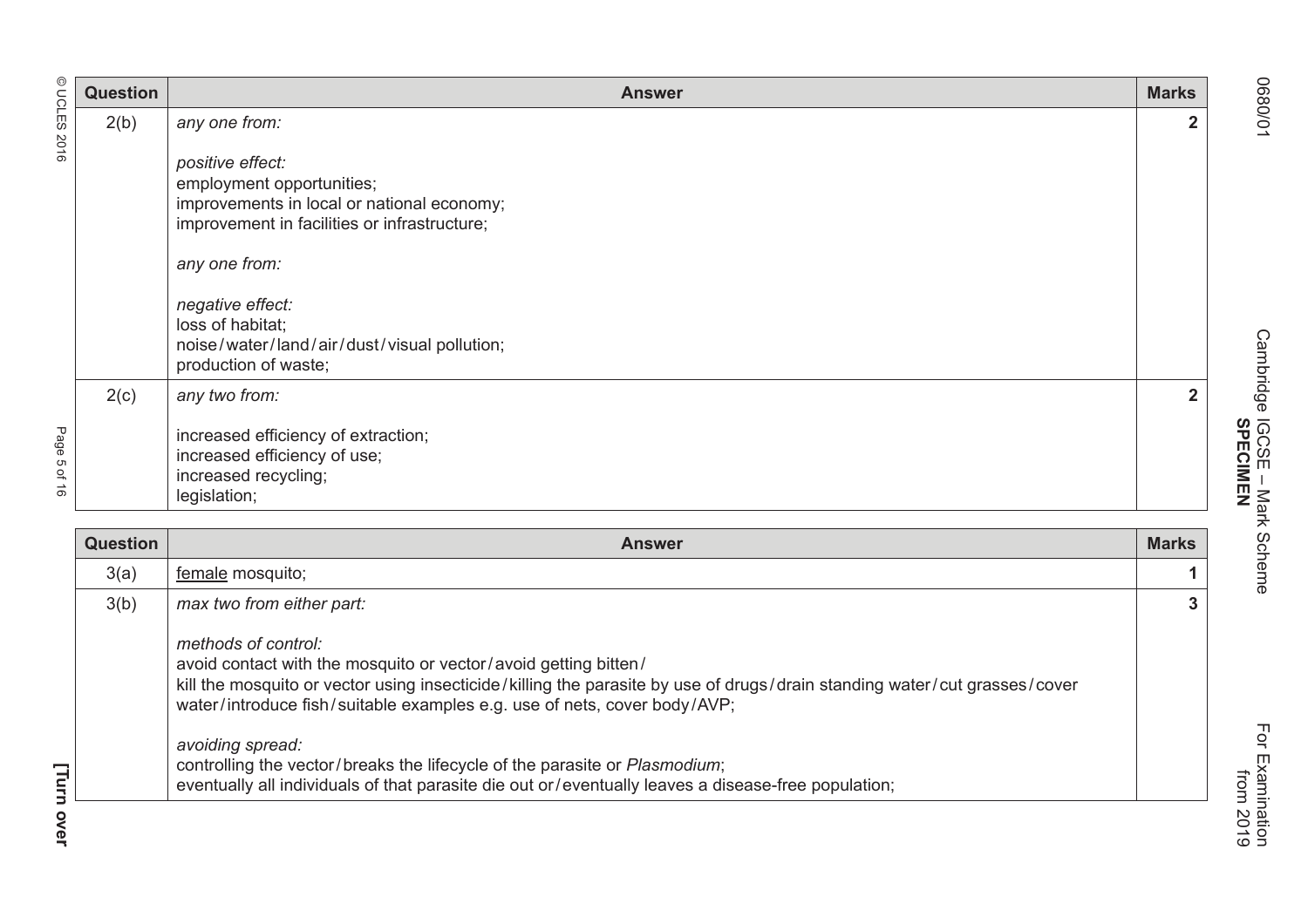|                             | <b>Question</b> | <b>Answer</b>                                                                         | <b>Marks</b>   |
|-----------------------------|-----------------|---------------------------------------------------------------------------------------|----------------|
|                             | 4(a)            | any two from:                                                                         | $\overline{2}$ |
| © UCLES 2016<br>age 6 of 16 |                 | temperature;                                                                          |                |
|                             |                 | humidity;                                                                             |                |
|                             |                 | water;                                                                                |                |
|                             |                 | oxygen;<br>salinity;                                                                  |                |
|                             |                 | light;                                                                                |                |
|                             |                 | pH;                                                                                   |                |
|                             | 4(b)            | secondary consumer;                                                                   | 1              |
|                             | 4(c)            | any two from:                                                                         | $\overline{2}$ |
|                             |                 | creation of:                                                                          |                |
|                             |                 | national parks;                                                                       |                |
|                             |                 | wildlife/ecological reserves and corridors;                                           |                |
|                             |                 | world biosphere reserves;<br>marine protected area;                                   |                |
|                             |                 |                                                                                       |                |
|                             |                 | sustainable tourism and ecotourism qualified;                                         |                |
|                             | <b>Question</b> | <b>Answer</b>                                                                         | <b>Marks</b>   |
|                             | 5(a)(i)         | $X =$ constructive/divergent/diverging;                                               | $\overline{2}$ |
|                             |                 | $Y =$ destructive/convergent/converging;                                              |                |
|                             | 5(a)(ii)        | any three from:                                                                       | $\overline{3}$ |
|                             |                 | most tectonic activity being concentrated on plate boundaries;                        |                |
|                             |                 | earthquakes are strongest at plate boundaries;                                        |                |
|                             |                 | plates are moving;<br>reference to ripple effect e.g. strength gets less moving away; |                |
|                             |                 |                                                                                       |                |

O680/01 Cambridge IGCSE – Mark Scheme For Examination Cambridge IGCSE - Mark Scheme<br>
SPECIMEN **SPECIMEN**

 from 2019 For Examination<br>from 2019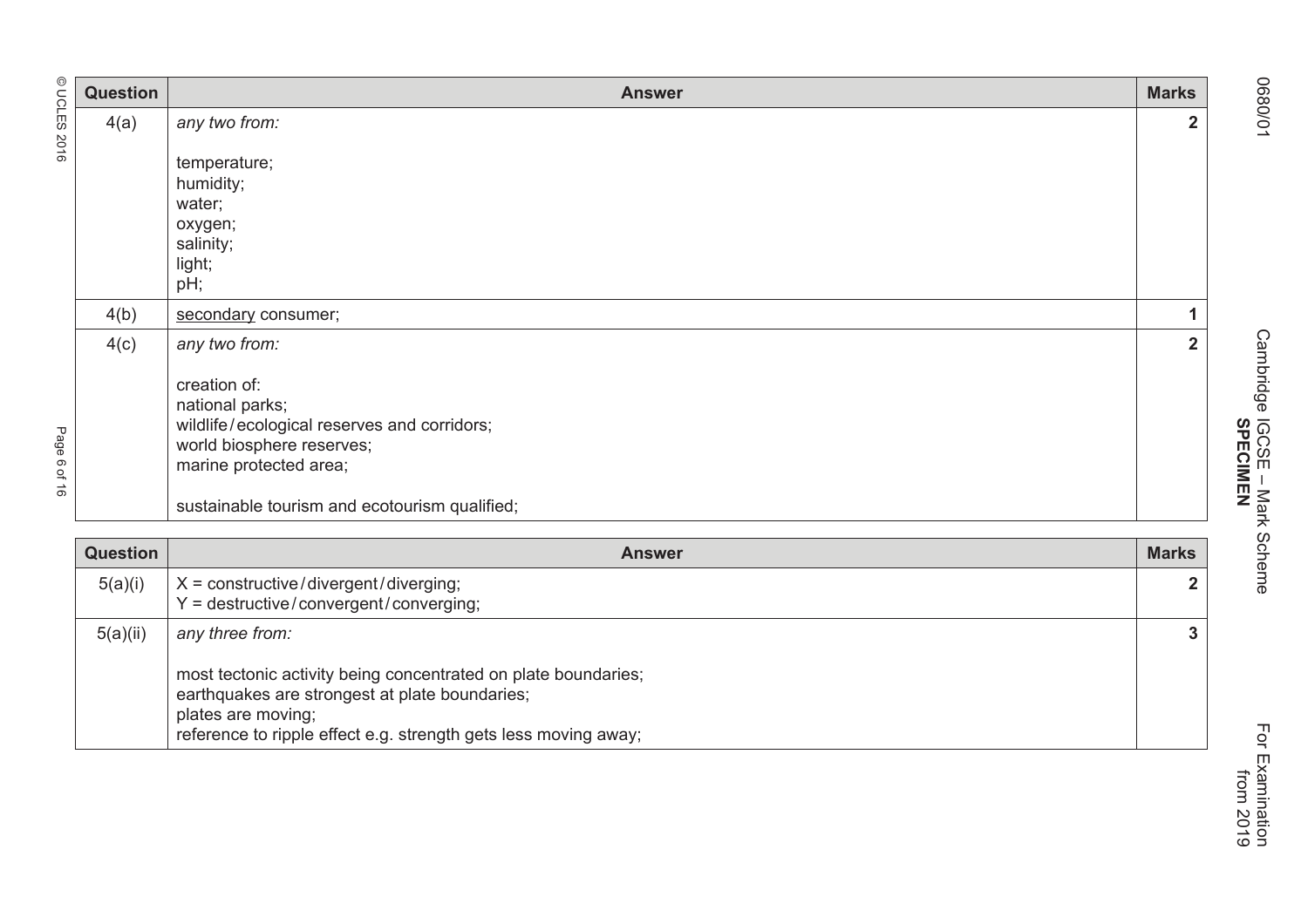| <b>Question</b> | <b>Answer</b>                                                                                                                                                                                  | <b>Marks</b> |
|-----------------|------------------------------------------------------------------------------------------------------------------------------------------------------------------------------------------------|--------------|
| 5(b)(i)         | 2004 to 2007;                                                                                                                                                                                  |              |
|                 | includes top three years for earthquake numbers;                                                                                                                                               |              |
|                 | use of data:                                                                                                                                                                                   |              |
|                 | 7 in 2004, 10 in 2005, 6 in 2006 and 4 in 2007/27 of the total number of 43 in this 4-year period/owtte;                                                                                       |              |
| 5(b)(ii)        | the risk is (very) high/since at least one earthquake of magnitude 6.0 or more occurred in every year/since the average in the<br>10-year period was more than four strong earthquakes a year; |              |

|              | <b>Question</b> | <b>Answer</b>                                                                                                                                                                                                                                                                                                                                 | <b>Marks</b> |
|--------------|-----------------|-----------------------------------------------------------------------------------------------------------------------------------------------------------------------------------------------------------------------------------------------------------------------------------------------------------------------------------------------|--------------|
| © UCLES 2016 | 5(b)(i)         | 2004 to 2007;<br>includes top three years for earthquake numbers;                                                                                                                                                                                                                                                                             | 3            |
|              |                 | use of data:<br>7 in 2004, 10 in 2005, 6 in 2006 and 4 in 2007/27 of the total number of 43 in this 4-year period/owtte;                                                                                                                                                                                                                      |              |
|              | 5(b)(ii)        | the risk is (very) high/since at least one earthquake of magnitude 6.0 or more occurred in every year/since the average in the<br>10-year period was more than four strong earthquakes a year;                                                                                                                                                | 1.           |
|              | <b>Question</b> | <b>Answer</b>                                                                                                                                                                                                                                                                                                                                 | <b>Marks</b> |
|              | 6(a)(i)         | ocean location where sea water heats up most/is warm around the Equator/ocean temperature is at least 27 °C;<br>ocean depth is at least 60 m;<br>further details about how this triggers off rising air currents/leading to condensation of water vapour/formation of towering<br>cumulonimbus clouds/formation of deep area of low pressure; | 3.           |
|              | 6(a)(ii)        | (end of summer season) when sea water temperatures are at their highest/sea water takes a long time to heat up;                                                                                                                                                                                                                               | 1            |
| Page 7 of 16 | 6(b)(i)         | any two from:<br>evidence for heavy rainfall:<br>(severe) flooding (everywhere);<br>flash floods;<br>(most of the dead were) from drowning;<br>houses swept into rivers and out to sea;                                                                                                                                                       | $\mathbf{2}$ |
|              | 6(b)(ii)        | any one from:<br>island nature of the country so very vulnerable to effects of cyclones;<br>cyclones happen frequently;<br>the country is one of the closest land areas to the source;<br>reference to the way the tracks of the cyclones bend northwards;                                                                                    |              |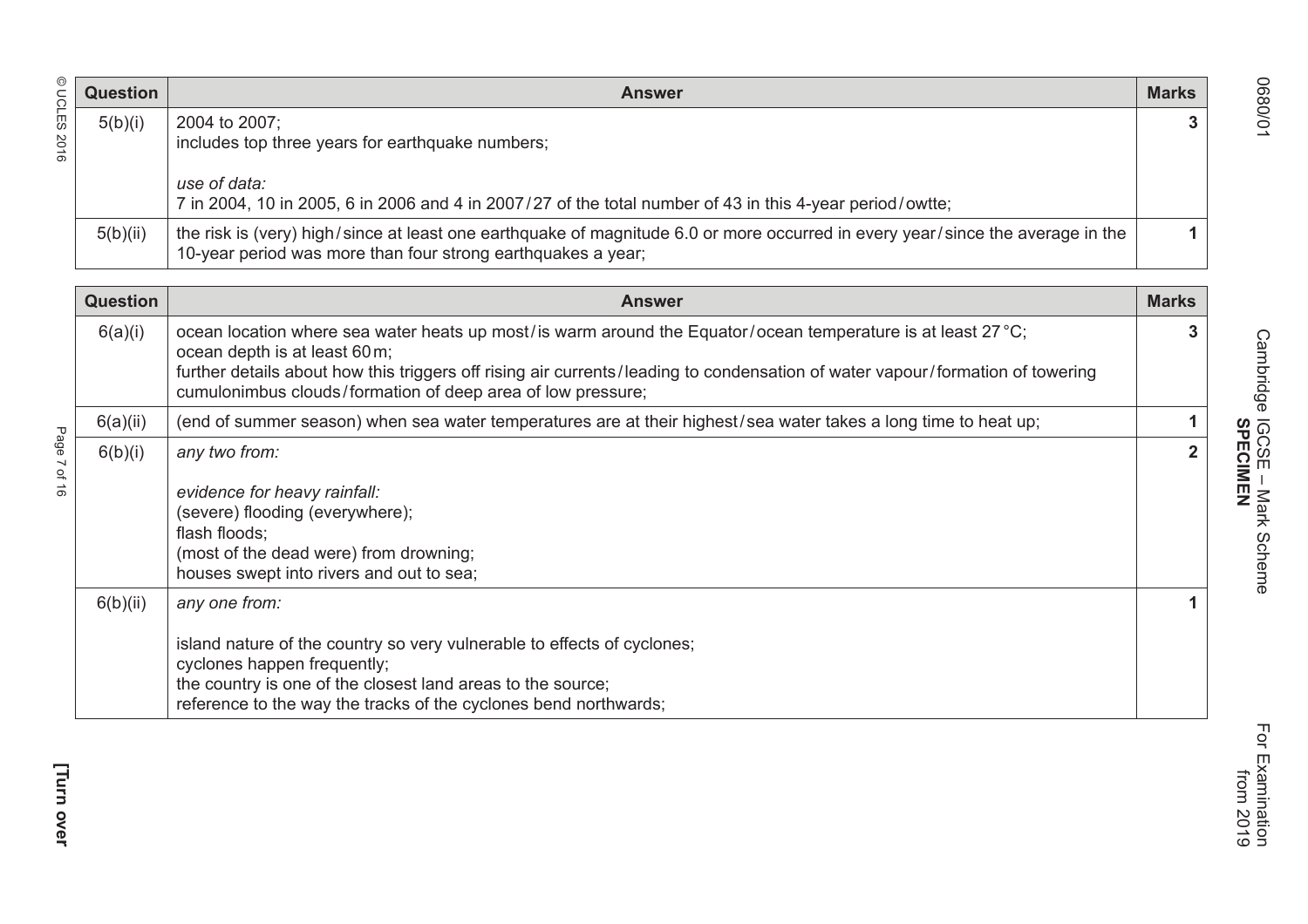|              | <b>Question</b> | <b>Answer</b>                                                                                                                                                                                                                                                                                                                                                                                                                                                                                                                                                                                                                                                                                                                                                                                                    | <b>Marks</b> |                                                                |
|--------------|-----------------|------------------------------------------------------------------------------------------------------------------------------------------------------------------------------------------------------------------------------------------------------------------------------------------------------------------------------------------------------------------------------------------------------------------------------------------------------------------------------------------------------------------------------------------------------------------------------------------------------------------------------------------------------------------------------------------------------------------------------------------------------------------------------------------------------------------|--------------|----------------------------------------------------------------|
| <b>UCLES</b> | 6(b)(iii)       | conclusion based on evidence;                                                                                                                                                                                                                                                                                                                                                                                                                                                                                                                                                                                                                                                                                                                                                                                    | 7            | 10/0890                                                        |
| 2016         |                 | any six from:                                                                                                                                                                                                                                                                                                                                                                                                                                                                                                                                                                                                                                                                                                                                                                                                    |              |                                                                |
|              |                 | max four from:                                                                                                                                                                                                                                                                                                                                                                                                                                                                                                                                                                                                                                                                                                                                                                                                   |              |                                                                |
| Page 8 of 16 |                 | physical factors:<br>wind strength was too weak;<br>to trigger mobile phone text messages;<br>great wind strength usually expected from typhoons hitting the Philippines;<br>but on this occasion it was flooding which did the damage;<br>massive amounts of rainwater must have fallen to make the rivers flood so badly showing the force of nature;<br>its non-predictability/all natural hazard events are different;<br>Cagayan de Oro geographical factors of steep-sided mountains;<br>proximity to the sea;<br>deforested slopes*;<br>max four from:<br>human factors:<br>poverty meant slum houses/poor quality houses have been built;<br>lack of planning leads to building on sand banks in the middle of the river;<br>lack of money spent by government, with examples such as to build shelters; |              | Cambridge IGCSE - Mark Scheme<br>Cambridge IGCSE - Mark Scheme |
|              |                 | lack of flood defences;<br>despite previous warnings about a location between steep mountain sides and the sea;<br>lack of sending advance warnings;<br>not looking at advance weather information;<br>lack of shelters;<br>deforested slopes*;<br>max two from:<br>or a mixture of the two:<br>can never prevent large losses of life from natural hazards;<br>on the other hand, the Philippines should have been much better prepared, especially considering that typhoons are regular                                                                                                                                                                                                                                                                                                                       |              | For Examination<br>from 2019                                   |
|              |                 | events and there is a known time of the year when they will occur;<br>* credit once only                                                                                                                                                                                                                                                                                                                                                                                                                                                                                                                                                                                                                                                                                                                         |              |                                                                |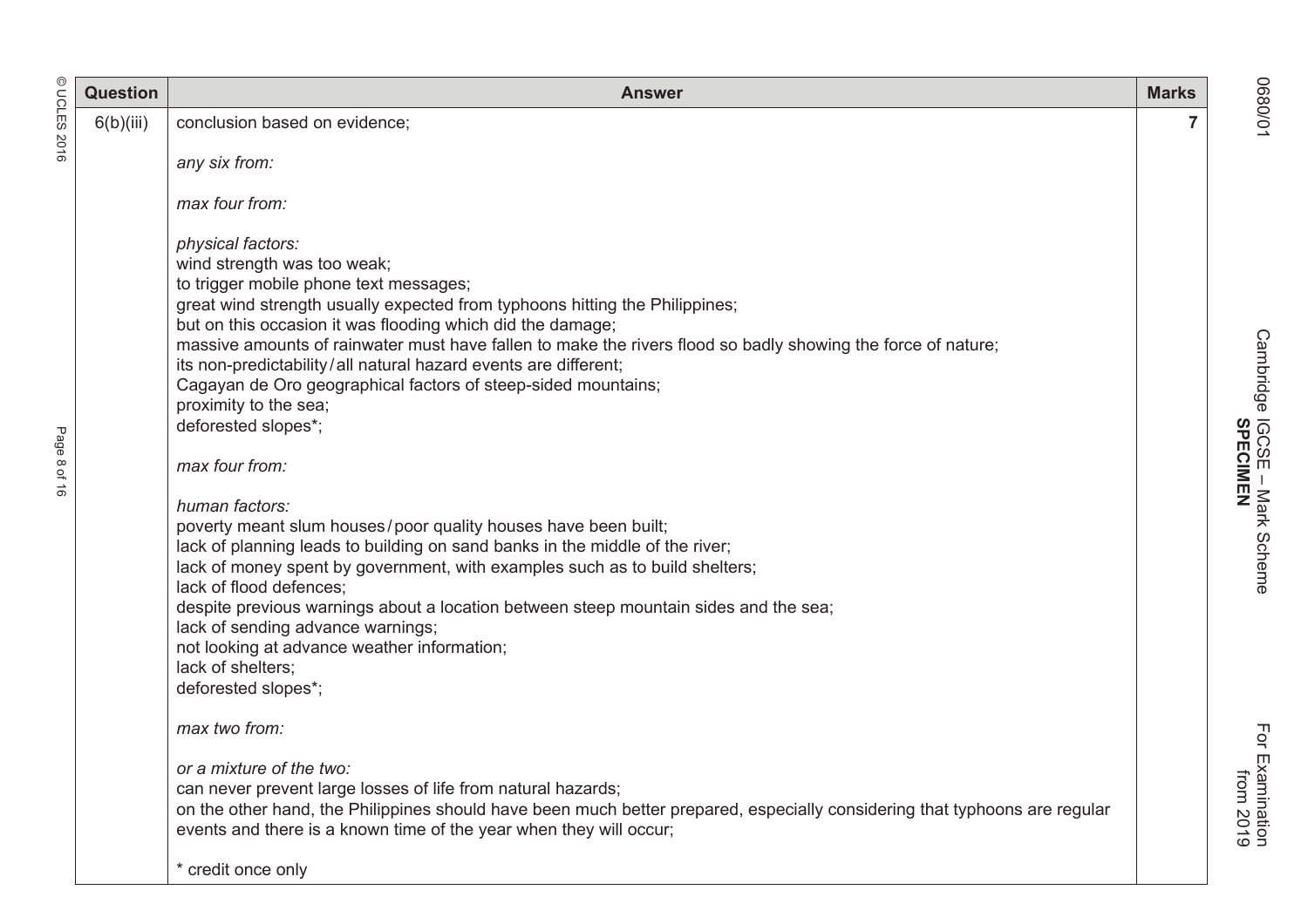| $\odot$              | <b>Question</b> | <b>Answer</b>                                                                                                                                                                                                                                                       | <b>Marks</b> |
|----------------------|-----------------|---------------------------------------------------------------------------------------------------------------------------------------------------------------------------------------------------------------------------------------------------------------------|--------------|
| <b>UCLES</b><br>2016 | 7(a)            | any three from:                                                                                                                                                                                                                                                     | 3            |
|                      |                 | millions of years ago;<br>plants and animals or plankton or sea creatures died or fell to bottom of sea;<br>covered by (layers of) mud or sediment;<br>this increased the temperature and pressure;<br>this changed the animal and plant remains into crude oil;    |              |
|                      | 7(b)(i)         | 3.3 bar line correctly completed;<br>$±\frac{1}{2}$ small square tolerance                                                                                                                                                                                          | 1            |
|                      | 7(b)(ii)        | $0.06$ ;                                                                                                                                                                                                                                                            | $\mathbf{1}$ |
|                      | 7(b)(iii)       | any one from:                                                                                                                                                                                                                                                       | 1            |
| Page                 |                 | flow rate might change each day;<br>the duration of the spill is an estimate/the 85 days is an estimate;<br>some oil might not have leaked out before the main leak was detected;<br>some oil might have continued to leak after the well was capped;               |              |
| 9 0 1 1 0            | 7(c)            | max two from reference to areas of impact shown on the source map:                                                                                                                                                                                                  | 4            |
|                      |                 | sea turtles/birds;<br>wetlands;<br>marine mammals/fisheries;                                                                                                                                                                                                        |              |
|                      |                 | comment on how areas or organisms are impacted:<br>any suitable explanation on how organisms are impacted;<br>physical smothering;<br>chemical toxicity;<br>ecological changes;<br>indirect effects e.g. loss of habitat or shelter;<br>impact of clean-up process; |              |

O680/01 Cambridge IGCSE – Mark Scheme For Examination Cambridge IGCSE - Mark Scheme<br>SPECIMEN **SPECIMEN**from 2019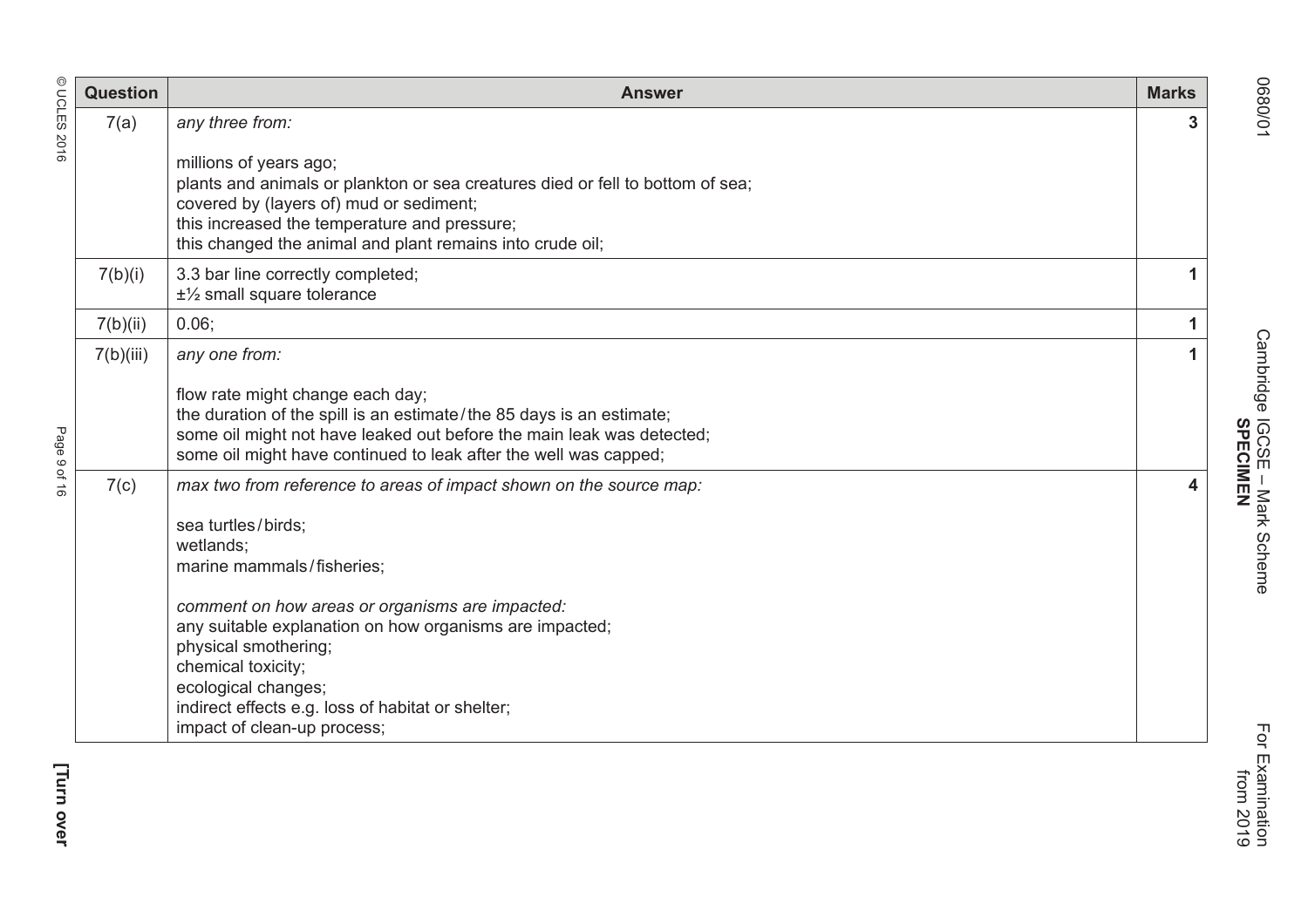| © UCLES            | <b>Question</b> | <b>Answer</b>                                                                                                                                                                                                                                                                                                                                                                                                                                                                                                                                                                  | <b>Marks</b>   |
|--------------------|-----------------|--------------------------------------------------------------------------------------------------------------------------------------------------------------------------------------------------------------------------------------------------------------------------------------------------------------------------------------------------------------------------------------------------------------------------------------------------------------------------------------------------------------------------------------------------------------------------------|----------------|
| 2016               | 7(d)            | any two from:                                                                                                                                                                                                                                                                                                                                                                                                                                                                                                                                                                  | $\overline{2}$ |
|                    |                 | floating booms;                                                                                                                                                                                                                                                                                                                                                                                                                                                                                                                                                                |                |
|                    |                 | detergent sprays;                                                                                                                                                                                                                                                                                                                                                                                                                                                                                                                                                              |                |
|                    |                 | dispersants;                                                                                                                                                                                                                                                                                                                                                                                                                                                                                                                                                                   |                |
|                    |                 | skimmer ships;<br>controlled burning of surface oil;                                                                                                                                                                                                                                                                                                                                                                                                                                                                                                                           |                |
|                    | 7(e)            | any three from:                                                                                                                                                                                                                                                                                                                                                                                                                                                                                                                                                                | 3              |
| Page<br>10 01<br>ಕ |                 | expensive to switch to non-renewables e.g. new plant and machinery;<br>investment/current contracts with e.g. oil companies;<br>renewables transfer less energy;<br>renewables are not constant;<br>public opposition to change;<br>location of renewable plants may be unpopular;<br>country may not have suitable renewable sites e.g. tidal (inland country), wind (low-lying land);<br>some countries are rich in fossil fuel reserves;<br>resistance to accept scientific evidence;<br>energy resources is a global issue/it is difficult to get international agreement; |                |
|                    | <b>Question</b> | <b>Answer</b>                                                                                                                                                                                                                                                                                                                                                                                                                                                                                                                                                                  | <b>Marks</b>   |
|                    | 8(a)(i)         | Bulgaria -4.6<br>minus sign needed<br><b>AND</b><br>Pakistan (+) 17.9;                                                                                                                                                                                                                                                                                                                                                                                                                                                                                                         | 1              |

 $8(a)(ii)$  population will decline; **1**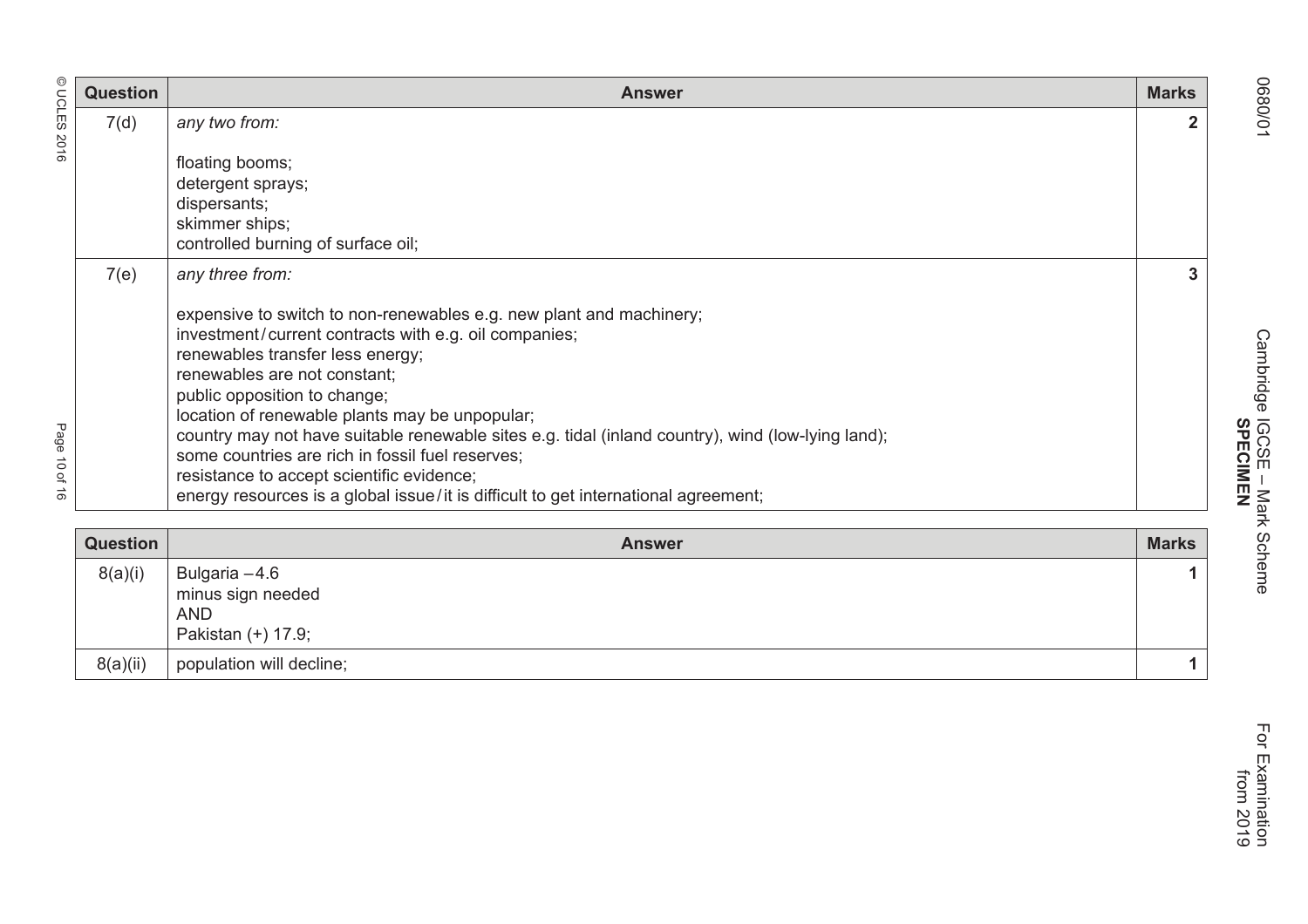|                                                   | <b>Question</b> | <b>Answer</b>                                                                                                                                                                                                                                                                                                                                                                                      | <b>Marks</b> |
|---------------------------------------------------|-----------------|----------------------------------------------------------------------------------------------------------------------------------------------------------------------------------------------------------------------------------------------------------------------------------------------------------------------------------------------------------------------------------------------------|--------------|
| © UCLES 2016                                      | 8(a)(iii)       | any two from:<br>parental choice for lower families;<br>better access to birth control;<br>better education for girls and boys;<br>more opportunities for women to work outside the home;<br>careers mean potential parents are delaying starting a family;<br>cost of living is high, this discourages large families;<br>long working hours are expected/non-family friendly working conditions; |              |
|                                                   | 8(b)            | (perceived) antinatalist policies;<br>axes labels: y-axis birth and death rate per 1000 people and x-axis country;<br>axes scale: sensible linear scale for y-axis using half the graph paper;<br>key: death rate and birth rate;<br>plotting: bar plotting; $\pm\frac{1}{2}$ small square tolerance                                                                                               |              |
| Page<br>$\Rightarrow$<br>$\vec{\sigma}$<br>→<br>σ | 8(c)(i)         | key completed correctly;<br>$top = low population density$<br>middle = medium population density<br>bottom = high population density                                                                                                                                                                                                                                                               |              |

O680/01 Cambridge IGCSE – Mark Scheme For Examination from 2019 For Examination<br>from 2019

**SPECIMEN**

Cambridge IGCSE - Mark Scheme<br>SPECIMEN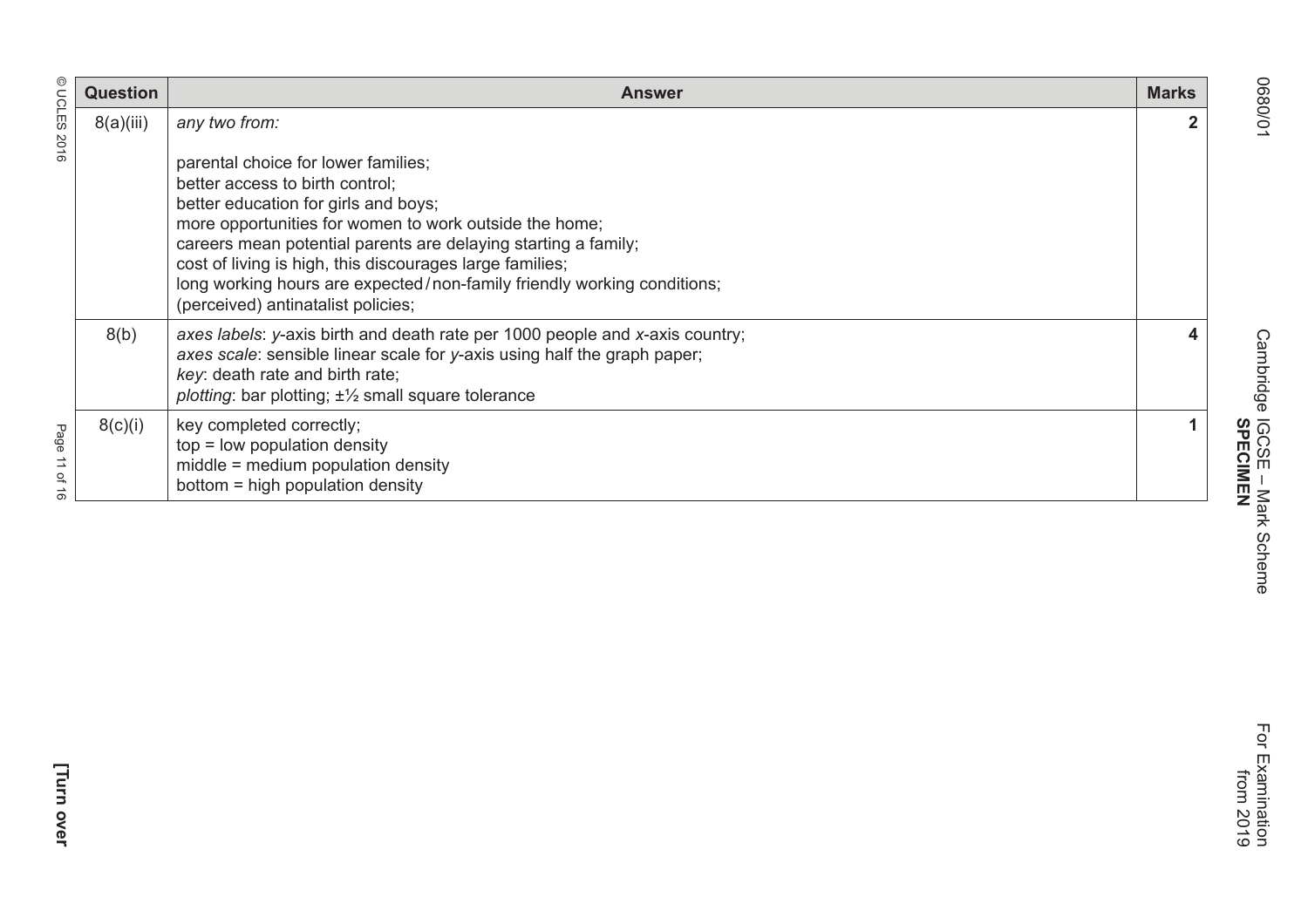|                       | <b>Question</b> | <b>Answer</b>                                                                                                                                                         | <b>Marks</b>   |
|-----------------------|-----------------|-----------------------------------------------------------------------------------------------------------------------------------------------------------------------|----------------|
| © UCLES 2016          | 8(c)(ii)        | any one from:                                                                                                                                                         | $\overline{2}$ |
|                       |                 | attracts:<br>temperature/climate;<br>low-lying/fertile land;<br>natural resources;<br>political stability/national policies;<br>availability of jobs/high wages;      |                |
|                       |                 | any one from:                                                                                                                                                         |                |
| Page<br>$\vec{\circ}$ |                 | discourages:<br>(extreme) climate;<br>mountainous/highland land;<br>dense vegetation;<br>conflict/political instability/national policies;<br>lack of jobs/low wages; |                |
| of 16                 | <b>Question</b> | <b>Answer</b>                                                                                                                                                         | <b>Marks</b>   |
|                       | 9(a)(i)         | unwanted fish/species caught during fishing for different species/capture of non target species;                                                                      |                |
|                       | 9(a)(ii)        | any one from:                                                                                                                                                         |                |
|                       |                 | for sustainable management of fisheries;<br>high level of mortality in bycatch;<br>to understand the effects of fishing on each fish species;                         |                |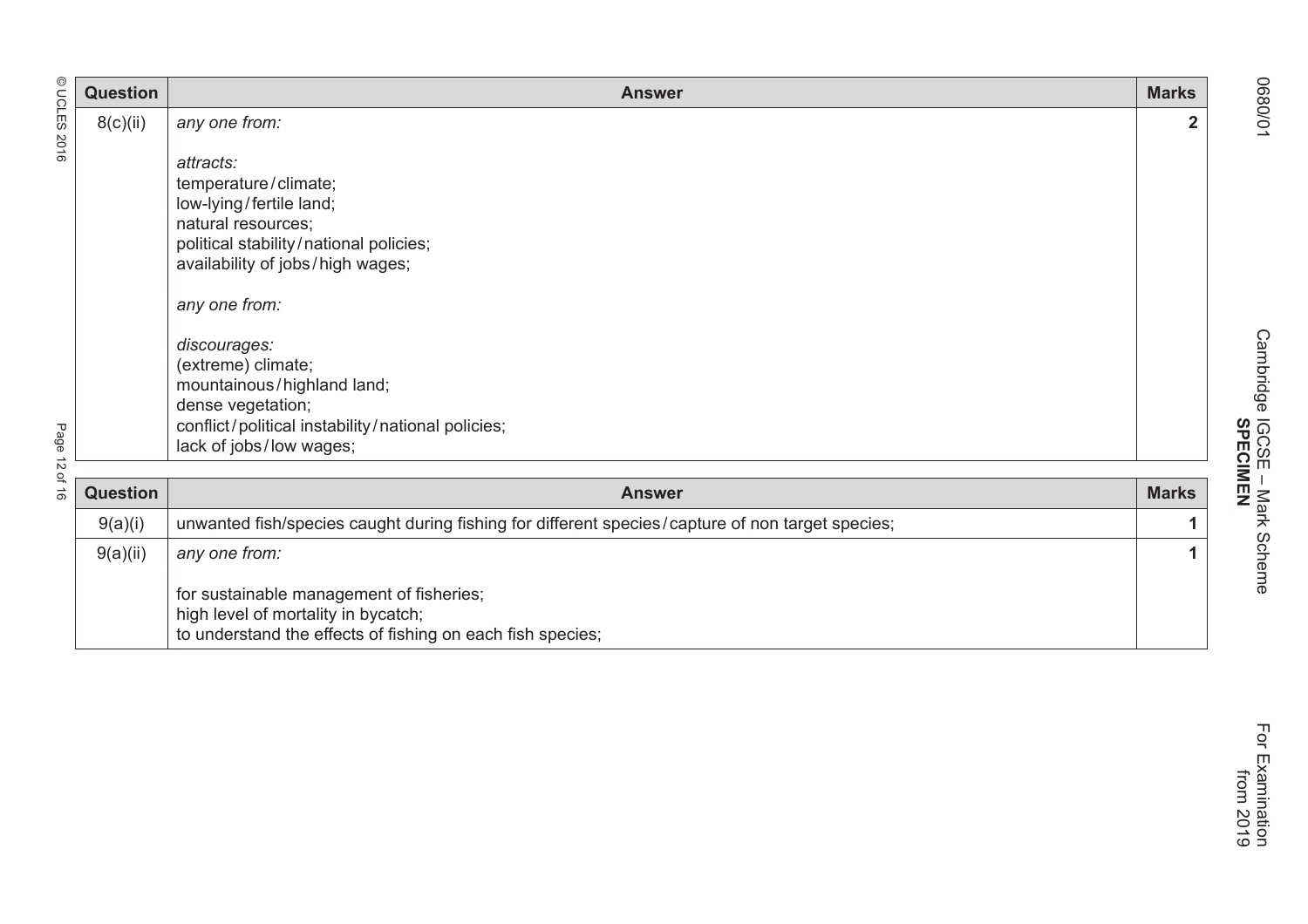|               | Question |                                                                                      |                                | <b>Answer</b> | <b>Marks</b> |
|---------------|----------|--------------------------------------------------------------------------------------|--------------------------------|---------------|--------------|
| © UCLES 2016  | 9(b)     | column or row headings;<br>unit or percentage;<br>5 sets of data recorded correctly; |                                |               | $\mathbf{3}$ |
|               |          | fishery type                                                                         | percentage or % mortality rate |               |              |
|               |          | crab pot                                                                             | $45 - 100$                     |               |              |
|               |          | groundfish trawl                                                                     | $90 - 100$                     |               |              |
|               |          | domestic trawl                                                                       | $10 - 42$                      |               |              |
|               |          | longline                                                                             | $32 - 50$                      |               |              |
|               |          | shrimp                                                                               | 100                            |               |              |
| Page 13 of 16 |          |                                                                                      |                                |               |              |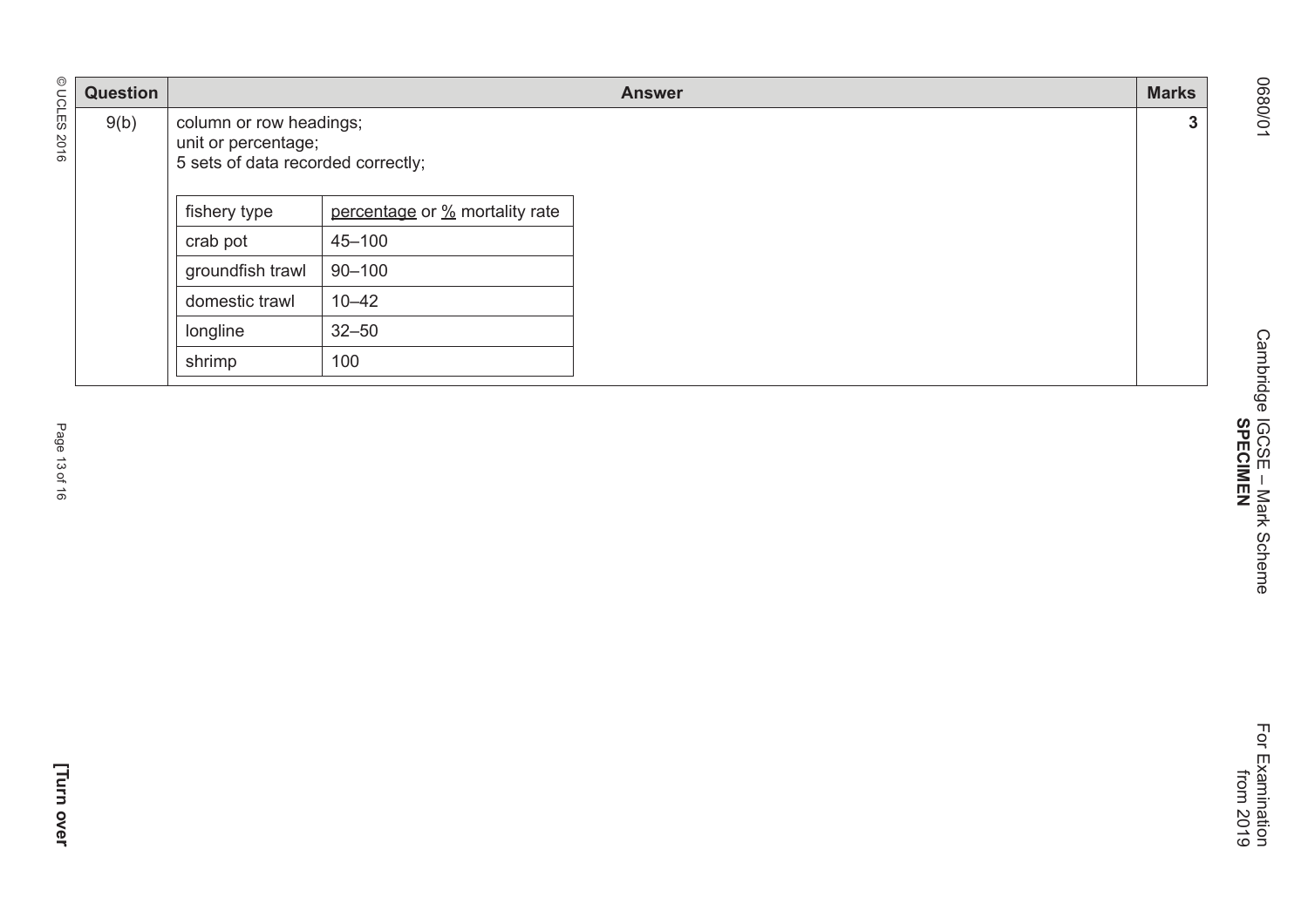|                   | <b>Question</b> | <b>Answer</b>                                                                                                                                                                                                                                                                                                                                                                                                                                                                                                                                                                                                                                                                                                  | <b>Marks</b> |                                                                |
|-------------------|-----------------|----------------------------------------------------------------------------------------------------------------------------------------------------------------------------------------------------------------------------------------------------------------------------------------------------------------------------------------------------------------------------------------------------------------------------------------------------------------------------------------------------------------------------------------------------------------------------------------------------------------------------------------------------------------------------------------------------------------|--------------|----------------------------------------------------------------|
| <b>UCLES 2016</b> | 9(c)            | indicative content discussion of:<br>strategies for sustainable management include:<br>net types and mesh size and specific targeted methods e.g. pole and line<br>quotas<br>closed seasons<br>protected areas and reserves<br>conservation laws<br>international agreements                                                                                                                                                                                                                                                                                                                                                                                                                                   | 6            | 10/0890                                                        |
| Page<br>14 of 16  |                 | however, implementation and monitoring dependent on accurate reporting e.g. accuracy of bycatch recording/observance of<br>international agreements/not all nations are members of the Regional Fisheries Management Organisation and are not bound<br>by its rules<br>evidence from bycatches shows high mortality rates<br>world population growing so more demand for increased quantity and variety of food<br>overfishing depletes reserves of fish<br>bycatch and overfishing depletes population of young fish<br>it is difficult to get international agreements/difficult to regulate fishing in international waters<br>Do not expect every aspect to be covered, even for answers in the top level. |              | Cambridge IGCSE - Mark Scheme<br>Cambridge IGCSE - Mark Scheme |
|                   |                 | Level 3: 5-6 marks<br>Reaches a conclusion based on evidence from both sides.<br>Gives a detailed description of the strategies for the sustainable harvesting of marine species and also give a detailed<br>description of the factors that mean harvesting is not sustainable. The descriptions may be more detailed on one side than the<br>other.<br>Some strategies and factors should include a detailed explanation.                                                                                                                                                                                                                                                                                    |              |                                                                |
|                   |                 | Level 2: 3-4 marks<br><b>Either</b><br>Gives a description of the strategies for the sustainable harvesting of marine species and also give a description of the factors<br>that mean harvesting is not sustainable. The descriptions may be more detailed on one side than the other.<br>Some strategies and factors should include an explanation.<br>Or<br>Gives a detailed description of one side.<br>Some strategies and factors should include a detailed explanation.                                                                                                                                                                                                                                  |              | For Examination<br>from 2019                                   |